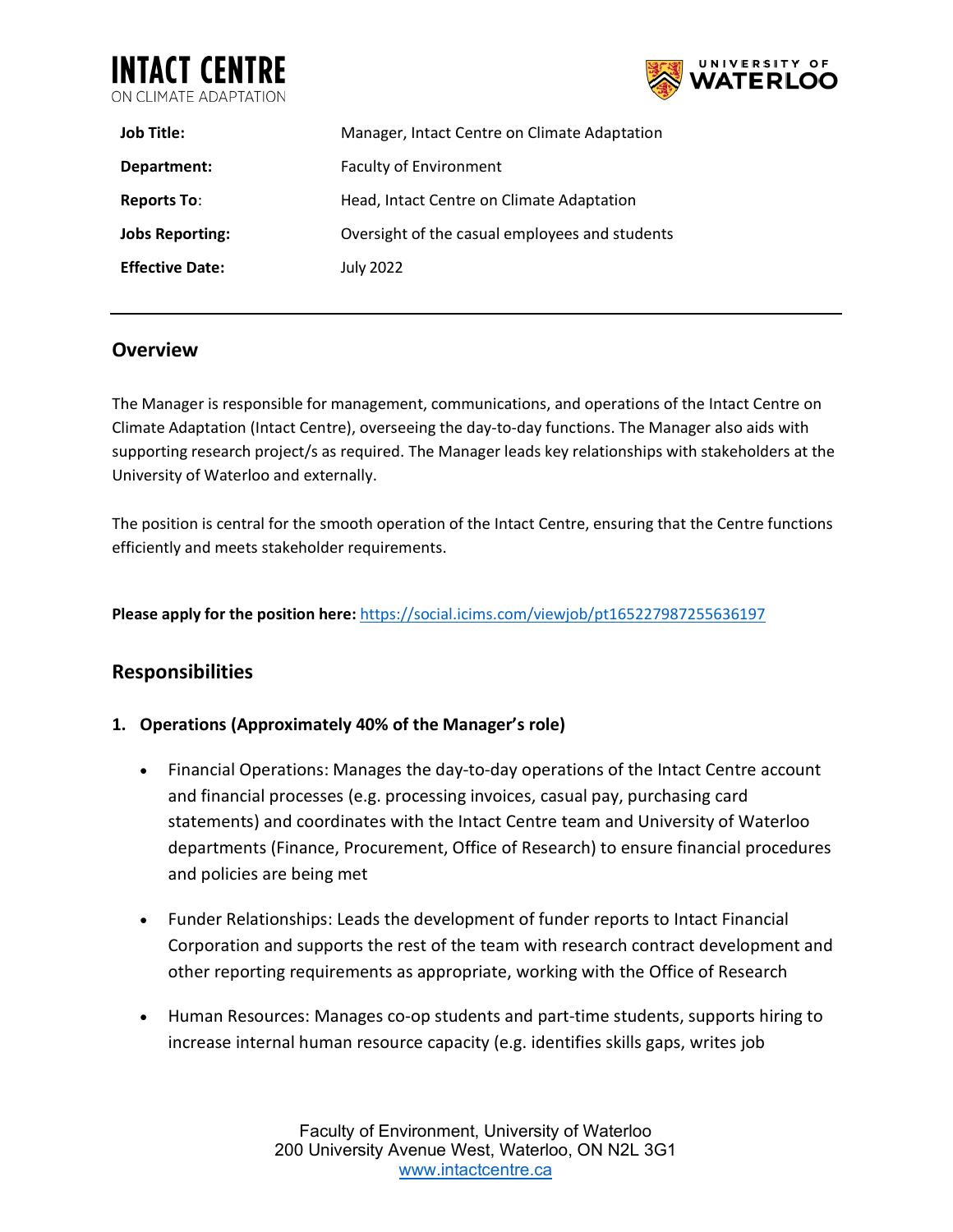

descriptions, conducts interviews), leads training of new staff, and ensures human resource policies are being met

**INTACT CENTRE** 

CLIMATE ADAPTATION

• Administrative Support: creates and updates existing policies for activities at the Intact Centre as appropriate, purchases supplies, maintains the first point of contact for all inquiries about the Intact Centre, and provides event logistics and meeting support on an occasional basis. Maintains internal relationships and communication with the Office of Research, Faculty of Environment and other UWaterloo services (e.g. Finance, Creative Services, Human Resources, etc.)

### **2. Management and Communications (Approximately 40% of the Manager's role)**

Leverage the Intact Centre's work to influence action and ensure a high profile with relevant stakeholders (e.g. the general public, governments, the life and health insurance industry, and industry associations). This profile will be achieved through the following:

- With guidance from the University, leads development of communications materials for the Intact Centre including, but not limited to: reports, marketing materials (brochures, info-graphics), the Intact Centre website, and social media
- Creates, edits, and proof-reads a wide range of communication activities to support the Intact Centre, including research briefs, press releases, and reports
- Participates in speaking engagements across Canada to profile research, and the Intact Centre more broadly, in consultation with Community Relations staff at the University of Waterloo, where appropriate
- With guidance from the University, disseminates research, and the Intact Centre's work more broadly, through key communication channels, including media publications, reports, interviews, and participation in conferences, workshops, and events

### **3. Research (Approximately 20% of the Manager's role)**

• Supports colleagues with relevant research projects for the Intact Centre (includes development, implementation, reporting and evaluation)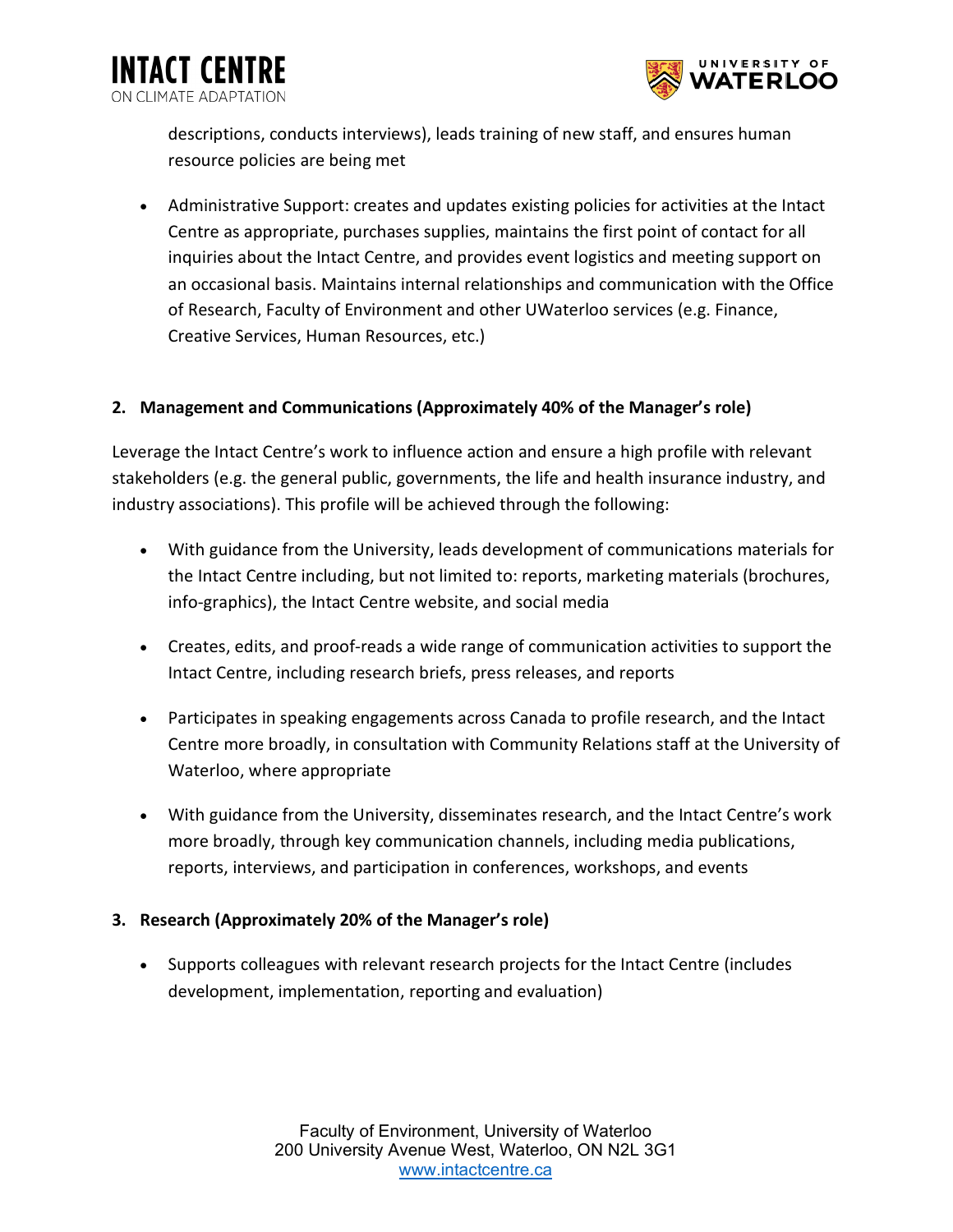**INTACT CENTRE** ON CLIMATE ADAPTATI



- With oversight from the Office of Research, contributes to generating research support and building relationships with key stakeholders, including federal, provincial and municipal governments, industry representatives, NGO's and academe
- With guidance from the University, coordinates publications and communication of any research findings
- Reports findings to the Intact Centre's Advisory Board and the Head of the Intact Centre, as required
- Recommends future research activity areas with budgets, fundraising, implementation, reporting and evaluation plans, in line with emerging issues and trends in Canada

## **Qualifications**

- Bachelor's required
- Minimum 2-4 years' experience in the following: climate change, sustainability, and business
- At least 2-4 years of practical work experience in the business/climate change field with direct experience in:
	- o Managing operational functions (communication, finances, funder relationships, human resources)
	- o Leading relationship management (government and/or business preferred)
	- $\circ$  Writing information in summary briefs, social media, and reports for a variety of audiences
	- $\circ$  Delivering presentations to a variety of audiences (e.g. general public, boardroom-type settings)
	- o Project management: development, implementation, reporting and evaluation
	- $\circ$  Leading research projects (development, implementation, reporting and evaluation)
- Fluency in French is an asset
- Excellent written and verbal communication skills and high comfort level across a variety of mediums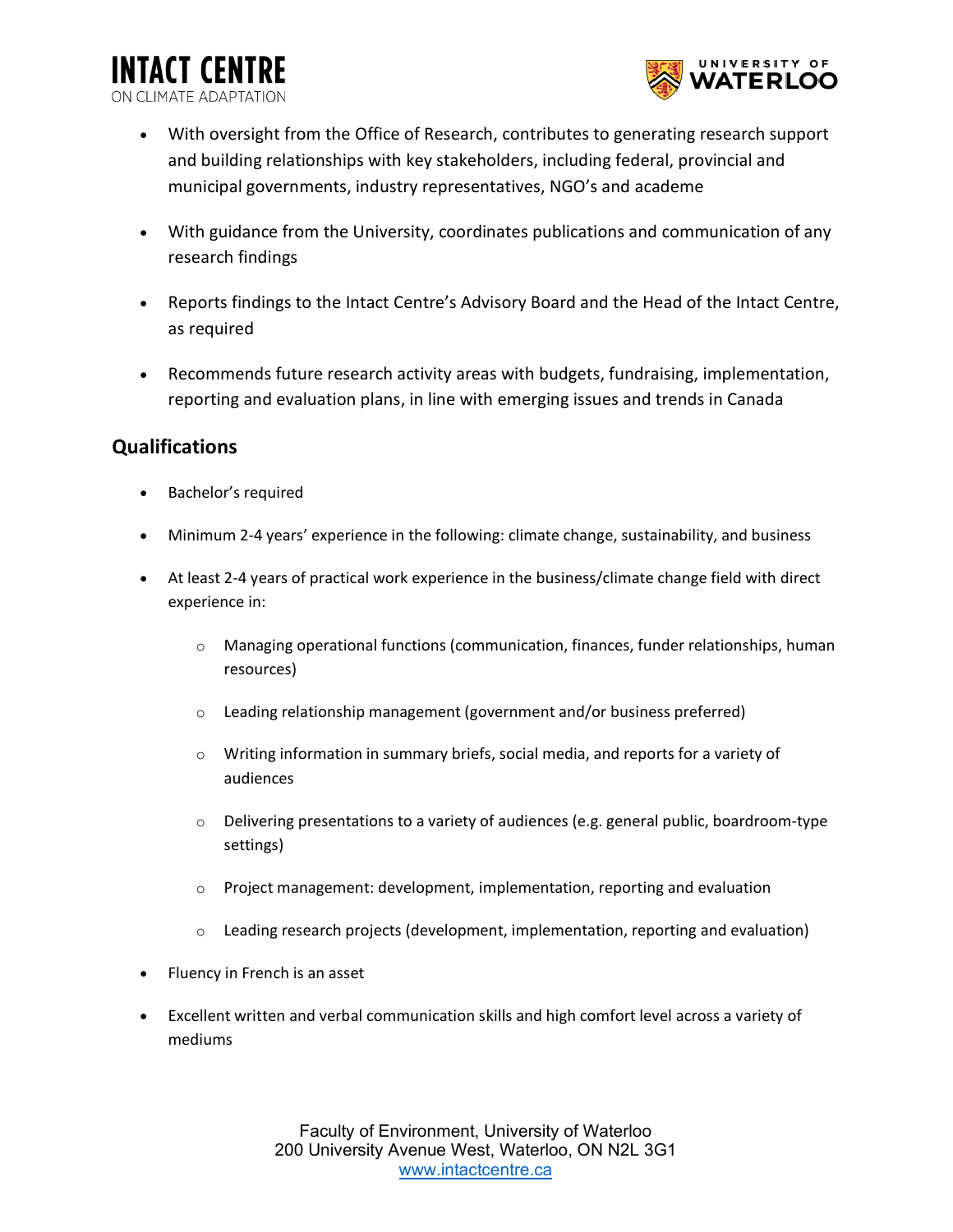**INTACT CENTRE** ON CLIMATE ADAPTATIO



- Self-directed with proven initiative and the ability to work independently and collaboratively as required in a busy multi-tasking and fast-paced work environment
- Quick learner who can incorporate feedback well
- Excellent ability to prioritize effectively and produce
- Effective facilitation and comfort with boardroom-type settings and in meetings with senior government and corporate leaders
- Strong knowledge of the impacts of flooding and the relevance for the insurance industry, government bodies, and the general public preferred
- Strong knowledge of sustainability and climate change in general, with climate adaptation in particular, and relevance for various stakeholders across Canada (including, but not limited to, government, business, and the general public)
- Advanced proficiency in Microsoft Office Suite (Word, PowerPoint, Excel)
- Intermediate knowledge of communication management and measurement tools (e.g. Google Analytics, Hootsuite, Twitter Analytics)
- Intermediate knowledge of WordPress
- Knowledge of graphic design tools such as Adobe Illustrator, InDesign, and Canva is an asset
- Moderate travel required within Canada

### **Vaccination Requirement Statement**

Effective May 1, 2022, the University suspended its Vaccination Requirement. Prior to May 1, pursuant to this Requirement, all University employees were required to submit proof of full vaccination against COVID-19 (subject to the University's obligations under the Human Rights Code to accommodate employees who were unable to receive a vaccination). The University's Vaccination Requirement website can be found here: [https://uwaterloo.ca/coronavirus/return/vaccination-requirement.](https://uwaterloo.ca/coronavirus/return/vaccination-requirement)

The pandemic is ongoing and public health advice continues to evolve. Accordingly, the University reserves the absolute right to reinstate the Vaccination Requirement on short notice, and upon such reinstatement you will be required to comply. You shall also be required to comply with any new health and safety policies/requirements implemented by the University from time to time, including new policies/requirements related to mandatory employee vaccination. As the University may need to reinstate the Requirement on short notice, it will continue to collect and maintain up-to-date